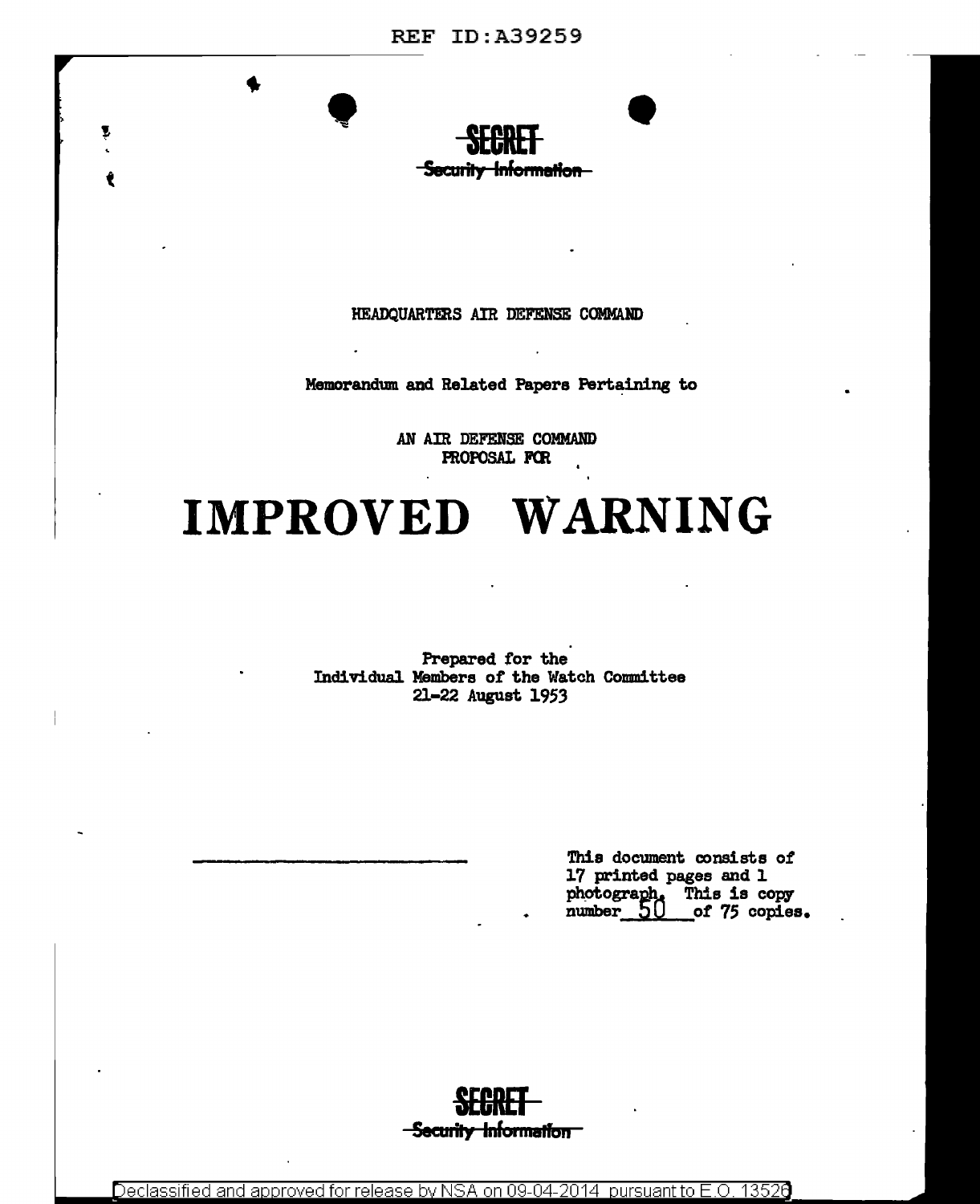REF ID:A39259



 $\ddot{\phantom{a}}$ 

Reproduction of this document in whole or in part is prohibited except with the permission of the office of origin.

 $\sim 10$ 

 $\overline{a}$ 

•

 $\blacksquare$ 

 $\mathbf{r}$  $\frac{1}{2}$  .  $\frac{1}{2}$ 

## **UNCLASSifiED**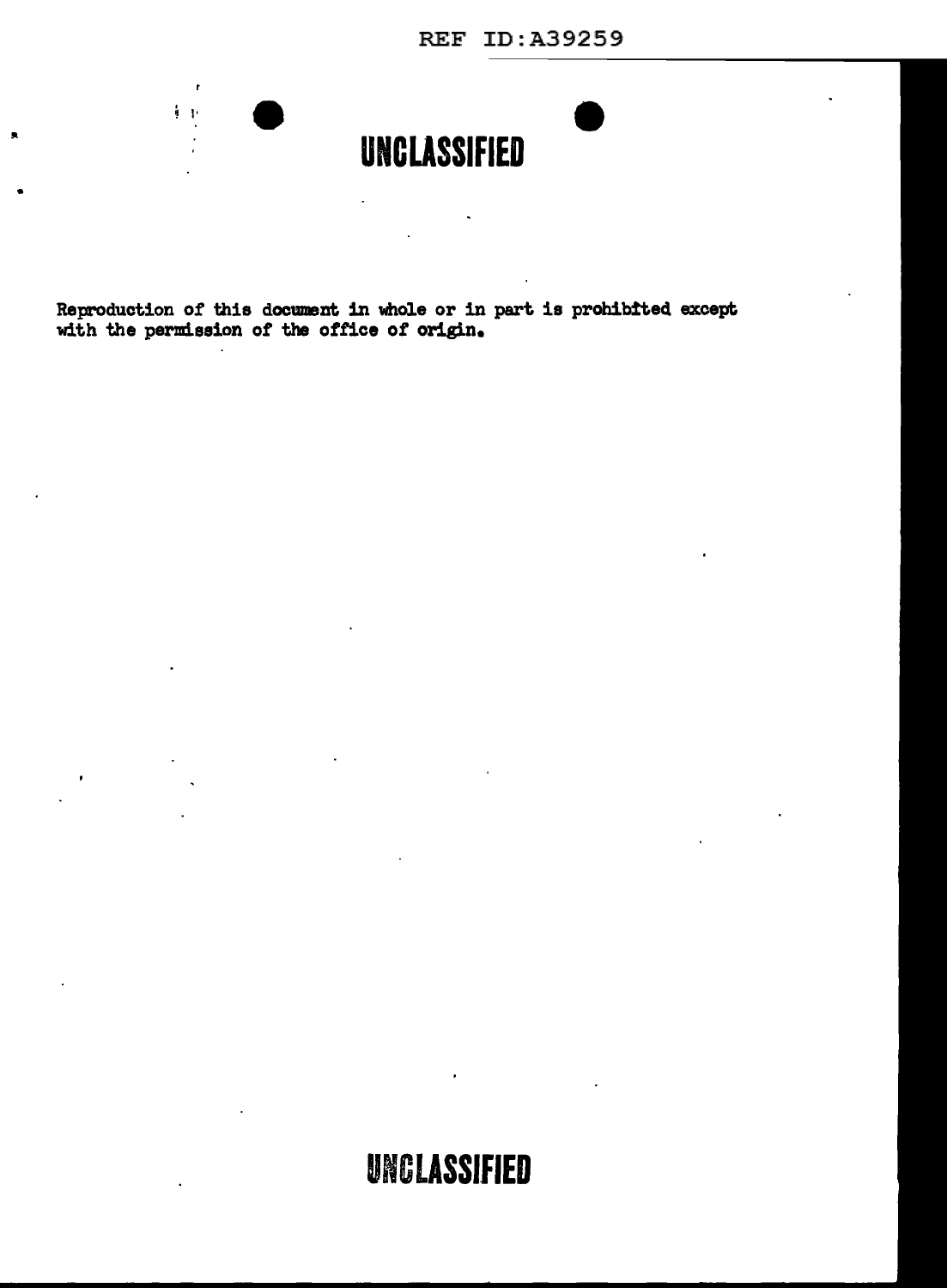## **Security Information**

**HEADQUARTERS** AIR DEFENSE COMMAND Ent Air Force Base Colorado Springs. Colorado

21 August 1953

MEMO FOR: The Individual Members of the IAC Watch Committee

SUBJECT: Need for a World-wide Indications System

1. This memorandum and its inclosures are furnished you on an informal basis as a reminder of discussions at ADC during your visit 20-22 August and in full cognizance of its necessarily unofficial nature.

2. You will have gathered from your briefing here the extreme dependence of air defense on adequate warning of hostilities and the related air attack on the United States. The current ADC solution to the strategic warning problem described and illustrated in inclosures 2 and 3 entitled Project Blindman and illustrated by the briefing on the Indications Board has met certain of our requirements. We realize its many deficiencies and its relationship to the much larger problem of the Watch Committee. We are confident that our approach has many features which would contribute measurably to a world-wide system.

3. Inclosure 1 to this memorandum, in the form of an informal staff study, represents our idea of the basic structure for a worldwide system of indications intelligence using the Watch Committee as a central monitor and clearing house. Such a system must be established on proven principles of indications intelligence, but above all, requires standardization of method and rapidity of informational exchange.

4. I reiterate here, therefore, the wholehearted though necessarily informal recommendation of the Commander, Air Defense Command, that the Watch Committee vigorously pursue the early establishment of a coordinated world-wide indications system based on the principles we have discussed.

W. M. BURGESS **Brigadier General, USA** DCS/Intelligence

- 3 Incls
	- 1. An ADC Proposal for Improved Warning (SECRET)
	- 2. Manual for Opn of the ADC Indications Board (SEGRET)
	- 3. Photograph ADC Indications Board  $-1$  Jan to 30 Jun 53 <del>(Secret)</del>

<del>-Security Informat</del>ion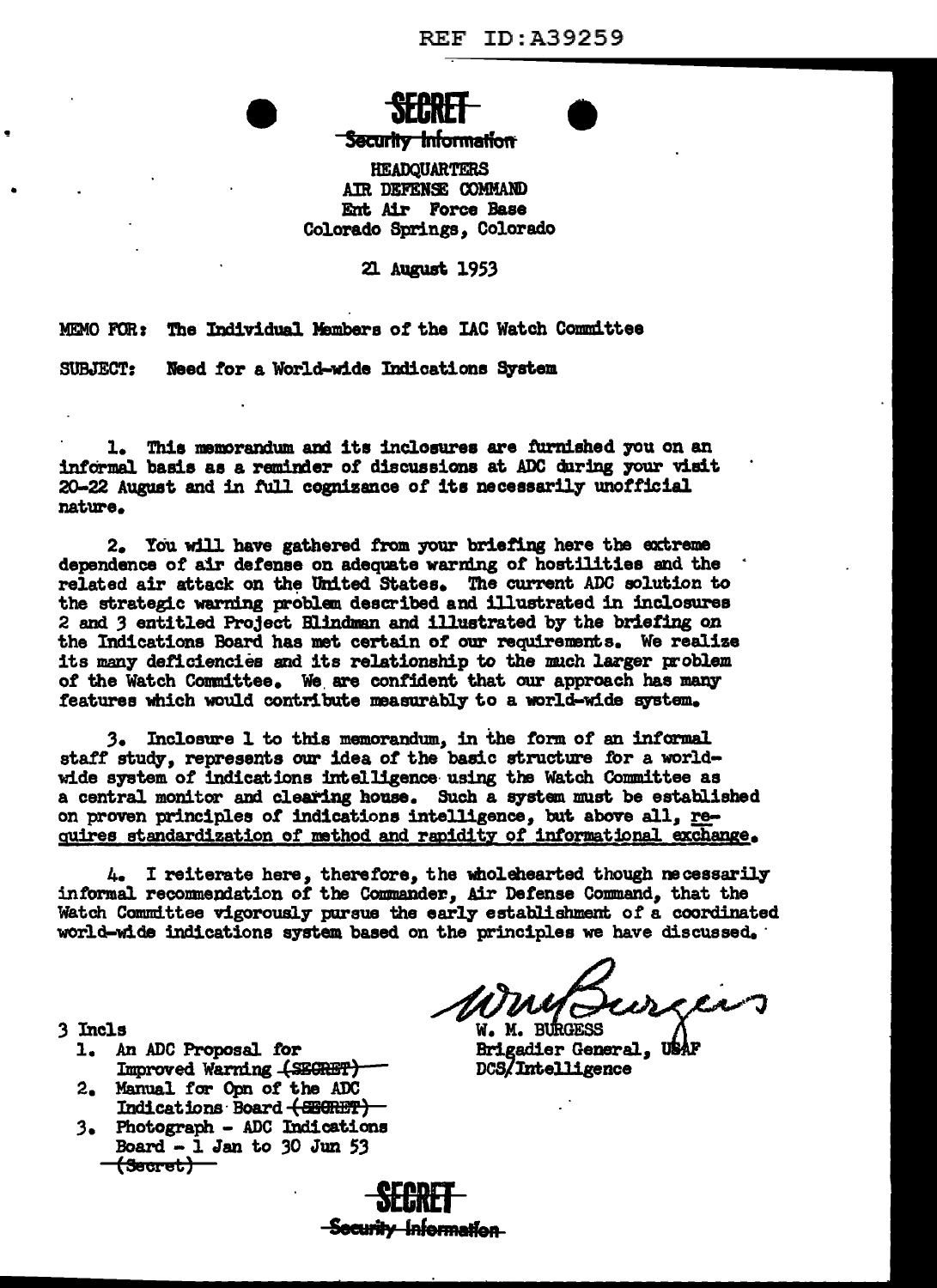# <del>-Security Information</del>

## **HEADOUARTERS** AIR DEFENSE COMMAND Ent Air Force Base Colorado Springs. Colorado

### AN AIR DEFENSE COMMAND PROPOSAL FOR IMPROVED WARNING

## I. PROBLEM:

1. To establish the requirements and criteria for U.S. indications intelligence evaluation.

### II. FACTS BEARING ON THE PROBLEM:

2. The Air Defense Command has an over-riding requirement for warning X of the imminence of air attack on the United States.

3. The missions of all U.S. defense agencies and military commands throughout the world would be made easier by adequate. timely and dependable warning of events to come.

4. The U.S. government in Washington has the highest requirement for similar warning of general hostilities and related world events.

 $5.$  The Air Defense Command has established an indications system using a graphic portrayal and a mechanical memory to assist in the orderly evaluation of indications of hostile air attack on the U.S. However, this system requires the consideration of many factors which are not within the competence or resources of this command to provide.

6. Similar projects in varying degrees of detail are known to exist in various other commands and agencies with generally similar disadvantages.

7. The Washington Watch Committee, a sub-committee of the Intelligence Advisory Committee, maintains a continuous indications evaluation of all events world-wide which bear on the imminence of general hostilities and related world events. It receives contributions from all pertinent and competent Mashington agencies.

8. The coordination and exchange of information between these several indications efforts are neither systematized nor timely. There is a lack of uniformity of terms, methods, criteria, scope and scheduling in these several efforts.

9. The scope of the Washington Watch Committee responsibility is sufficiently broad to embrace the several separate efforts.



Security Information

-1-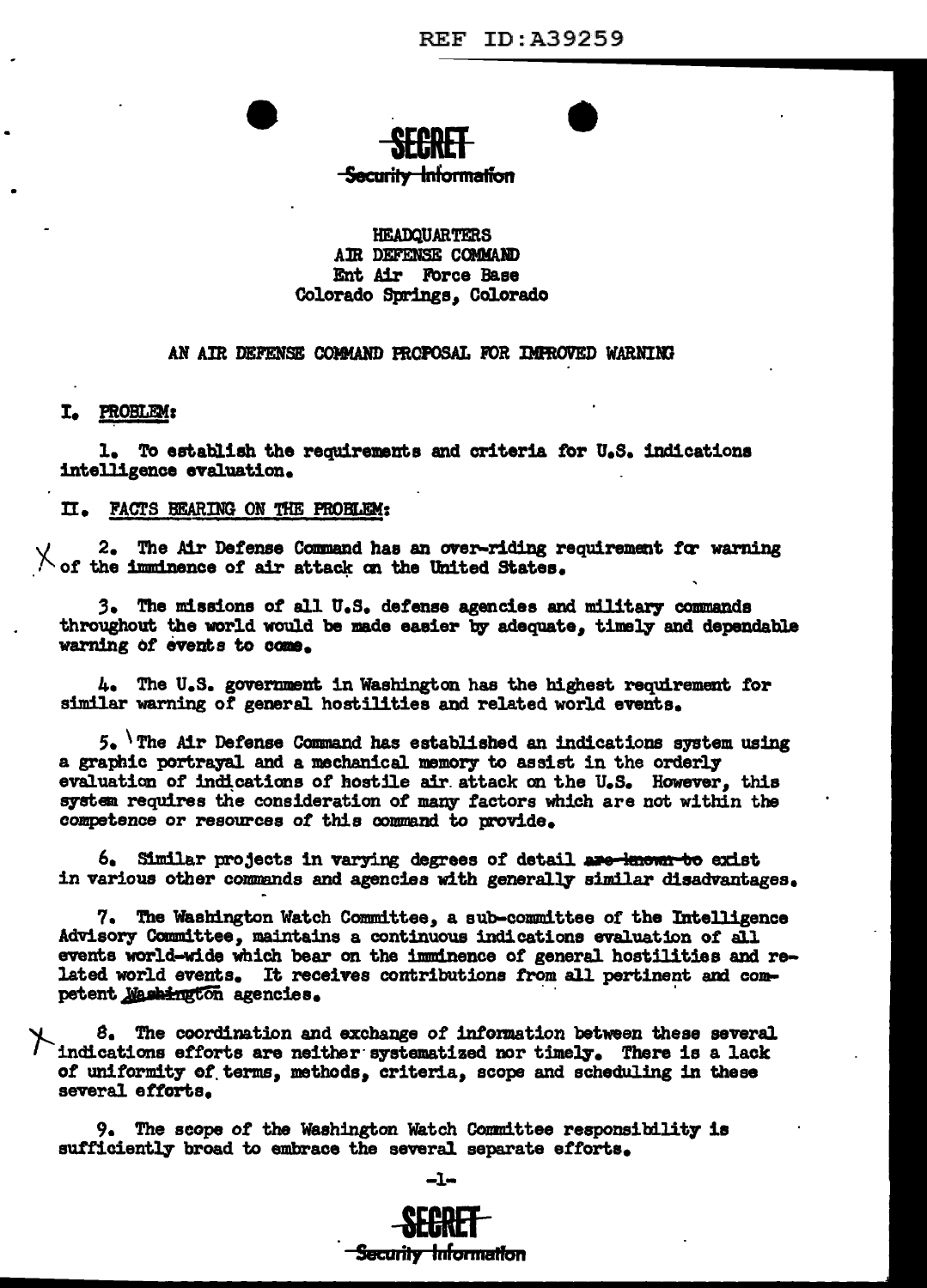## <del>Security Information</del>

10. The existence of such separate but related efforts, as presently constituted, throughout the world involves much duplication of the evaluation effort -- in many cases by people not fully competent and with divergent results.

11. Indications efforts as now organized are producing results less reliable than the security of the nation requires and the commanders' concerned deserve.

## IIL DISCUSSION:

12. The coordination, standardization and systematic inter-relationship of this effort would overcome many of the present shortcomings, particularly from the standpoint of the Air Defense Command. The obvious solution is to charge the Watch Committee, as the most competent and most authoritative of the agencies presently involved in indications evaluation, with specific responsibilities for overall coordination and through its member agencies to achieve the required directional effort.

13. If such central coordination and direction are effected, the following are some of the principles, criteria and procedures believed essential by the Air Defense Command:

- a. An agreed list of indications and sub-indications world-wide in scope. The Watch Committee would monitor this list on a continuing basis making additions and deletions as required. Coordination and even active participation in its preparation by contributing agencies and sub-agencies would be necessary. The monitoring responsibility would also include continuing development of the basic philosophy of indications evaluation and of new methods for applying it.
- b. Assignment of indicators for evaluation to specific participating agencies or sub-agencies according to primacy of interest or competence. As an example -- Air Defense Command might well process intelligence concerning its principal area of interest -- Soviet Long Range Aviation activity. Similar assignment of responsibility would be made to other commands or agencies.
- c. Provision to furnish these same agencies with indications evaluation on all other indicators which are pertinent to their own warning problem but for which they do not have primacy of interest or full competence in evaluation. The Watch Committee, acting as a clearing house for such an evaluation, would be responsible for the receipt of this

Security Information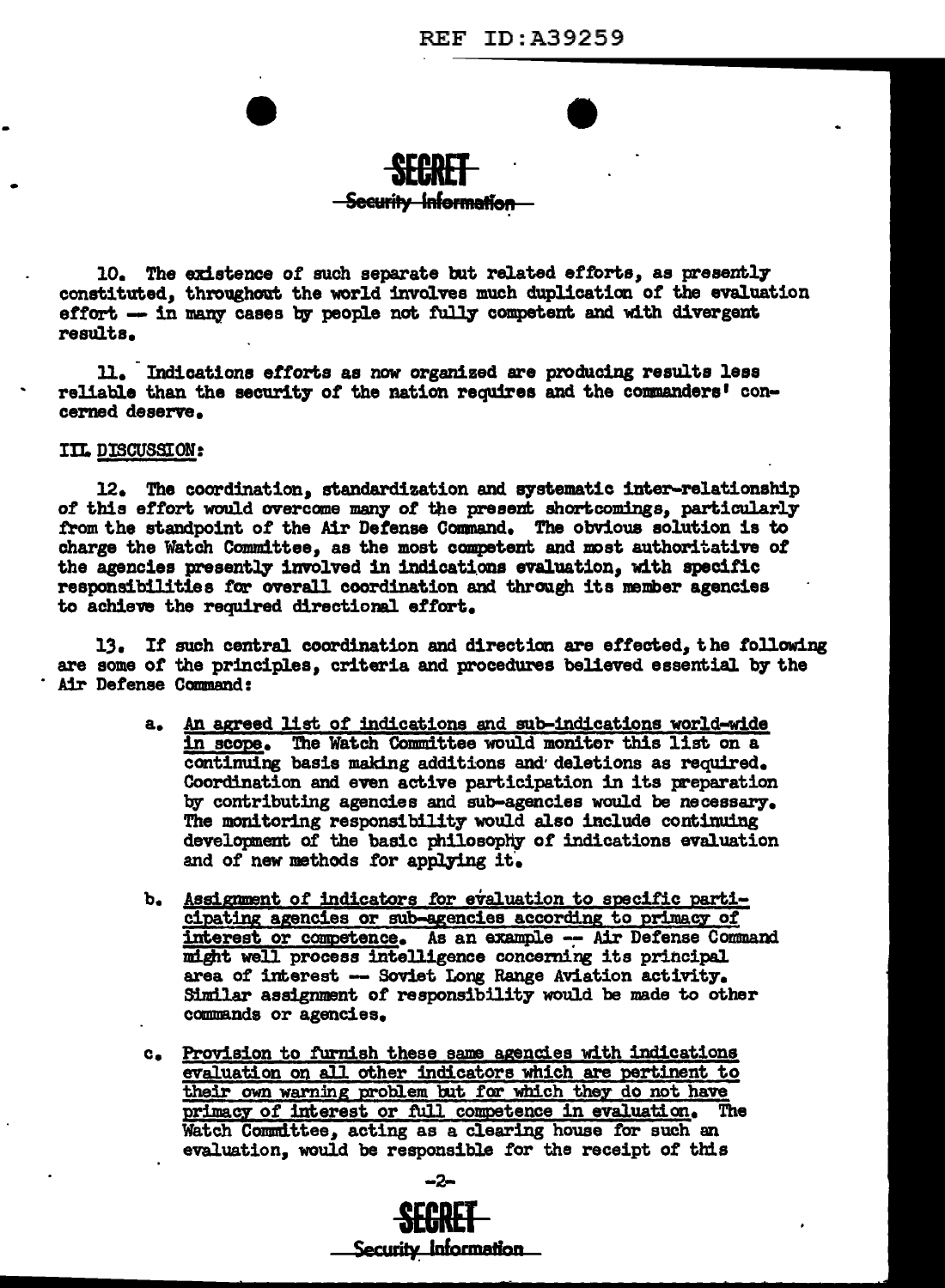

## <del>- Security Information -</del>

information throughout the world, passing from an overall standpoint on its adequacy and reallocating it as required to the participating commands and agencies on a timely basis.

- d. Timely, secure and dependable communications. The establishment of reliable world-wide indications evaluation would be mullified if the resultant information failed to arrive at the using agency before the event itself. Present communications or other means for passing information of this nature are generally unsatisfactory. On-line teletype communications between the coordinating agency and all participating and contributing agencies on a split second basis are mandatory. Cross communications between selected commands and agencies are also essential.
- e. Standardized methodology and display system. At the present time it takes almost as long for an officer reporting to a . new headquarters to learn its special terms, abbreviations and connotations as if he were faced with a foreign language. The standardization of methodology, terms, displays and criteria throughout the proposed indications evaluation system would promote speed, understanding and accuracy, not only of warning information, but of intelligence application in general. The system of graphic portrayal and mechanical memory, now used throughout the Air Defense Forces of ADC is an attempted solution to this problem.

14. Summary and example of the concept. Under the above criteria, the Watch Committee would maintain and follow the master list of indicators and sub-indicators pertaining to the imminence of general hostilities and related world events. Of this master list, the several indicators pertaining to Soviet Long Range Aviation might be assigned to the Air Defense Command for continuing evaluation and timely relay of results to the Watch Committee. At the same time, conclusions on a portion of the remainder of the master list might be required by the Air Defense Command as indications of the imminence of air attack on the U.S. The Watch Committee would be responsible for continuous and timely transmission to the Air Defense Command of evaluation on these subjects. A similar system would be in effect with each other contributing agency or command, world-wide.

## IV. CONCLUSIONS:

15. The importance of the warning problem, world-wide, requires its consideration on an immediate basis by the most competent and cognizant agency or level of government.

-3-

# **Security Information**